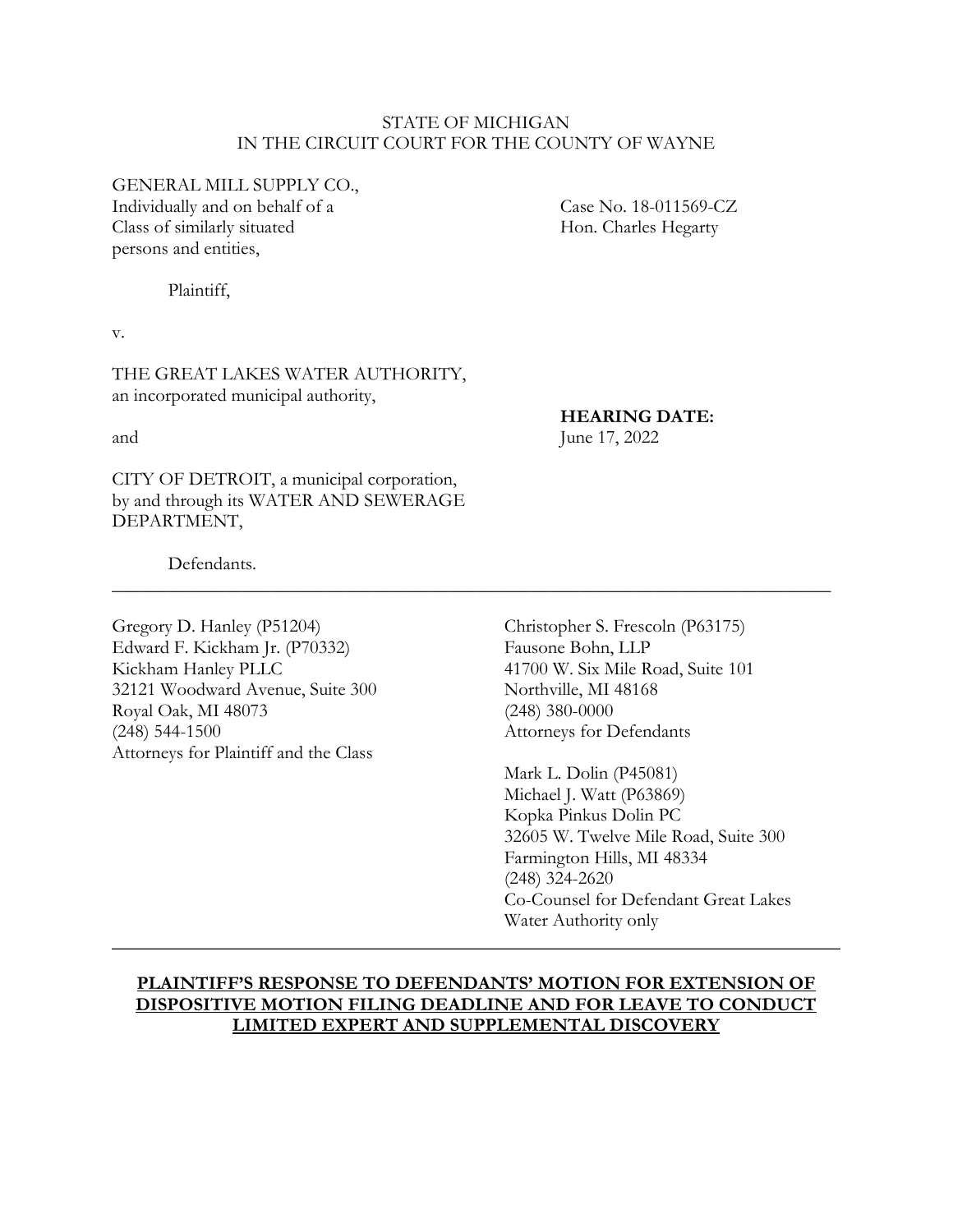#### **I. INTRODUCTION**

As this case approaches its fourth anniversary, Defendants want unlimited leeway from the Court. As described in detail below, they want a **sixth** chance to name a testifying expert witness. They want more time to digest Plaintiff's timely produced expert report (the "Heid Report"), even though Defendants had the vast majority of the report in November 2021, in the form of Plaintiff's mediation summary. They also had permission to show the mediation summary to their consulting expert Bill Stannard (whom Defendants would now call as a testifying expert), but apparently sat on their hands. *See* Hanley Email 11/18/21, Exhibit 1 hereto. If Defendants had started working last November when they got the mediation summary, or in April 2021 when Plaintiff served interrogatory responses containing many of the calculations set forth in the Heid Report, then Defendants would not be in their alleged position of having to absorb all of the material so quickly. They would at least have had a head start. But Defendants apparently did nothing with the information about Plaintiff's theory of the case in the seven months since they got the mediation summary or the 14 months since they got Plaintiff's interrogatory responses. So now Defendants want the Court to adjourn dates once again, including adjourning a mediation at the end of June that has been scheduled since March 2, 2022.

The Court's latest scheduling order dated May 1, 2022 was carefully crafted to have discovery be completed by June 10, 2002 and to have dispositive motions on file by June 17, 2022, so that those motions would be pending when the parties attended the long-scheduled mediation sessions with mediator Paula Manis on June 29 and 30, 2022. However, at no point prior to June 10, 2022 did Defendants' counsel indicate to Plaintiff's counsel that Defendants could not comply with the scheduling order dates. In fact, Defendants' counsel did not communicate at all with Plaintiff's counsel between April 27, 2022 and June 10, 2022.

But Plaintiff can only speculate about what really happened and why Defendants' counsel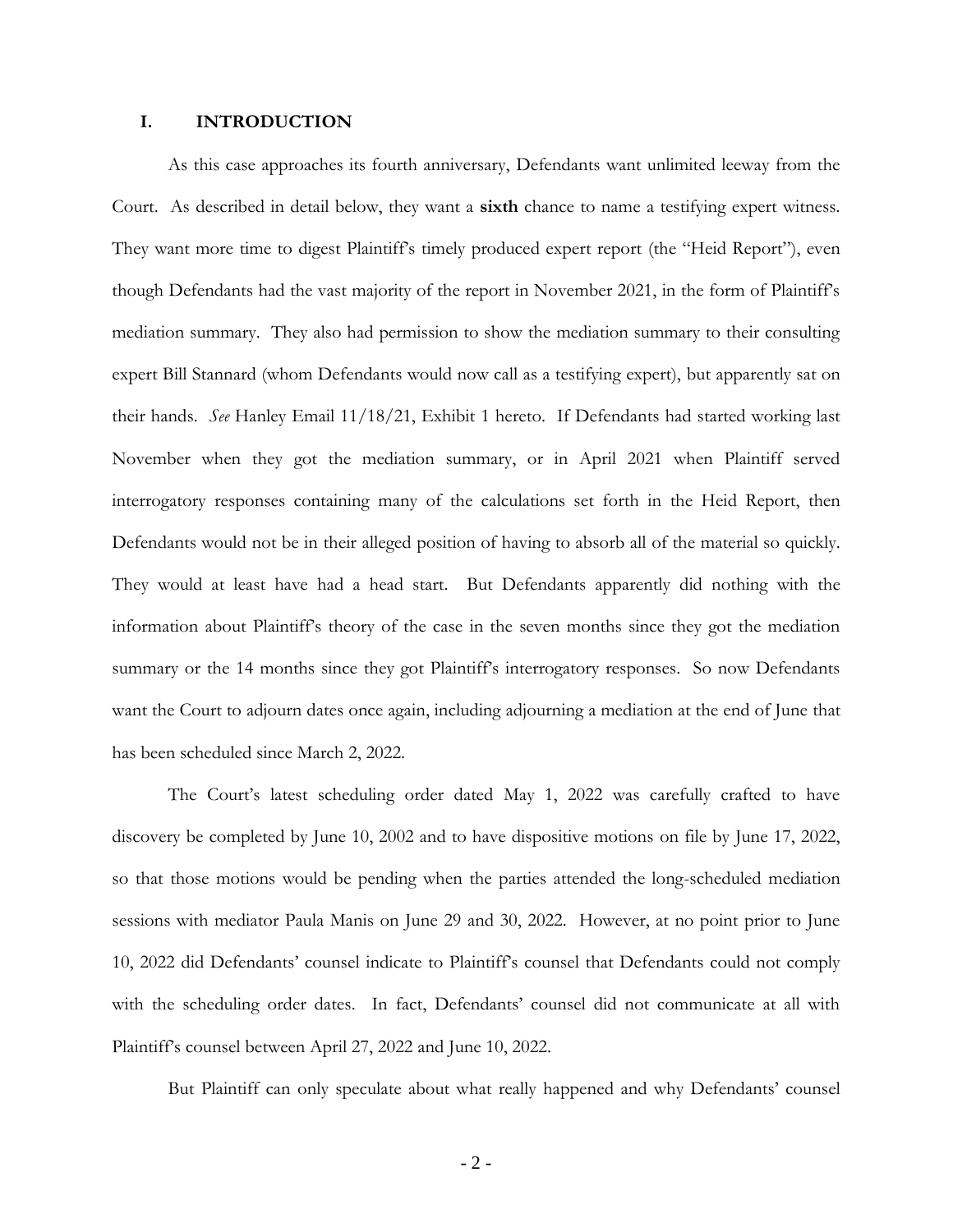has failed to keep abreast of this case. The Court would be justified in denying Defendants' motion out of hand based on the repeated, lengthy extensions the Court has already granted at Defendants' request, and also based on Defendants' failure to both (a) supplement Plaintiff's expert witness interrogatories, which Plaintiff served in May 2019 and which Defendants first answered in September 2019, or (b) name a testifying expert at any time prior to filing their present motion on June 10, 2022, despite **FIVE** scheduling orders setting later and later deadlines for identifying witnesses. However, if the Court is inclined to entertain Defendants' motion, it should ask Defendants' counsel some probing questions about their discovery and expert witness activities to date, as set forth in detail below. To give just two examples: When did Defendants retain Bill Stannard as a testifying expert? Why didn't Defendants supplement their expert interrogatory responses after they retained Stannard?

Just as importantly, Defendants exaggerate the scale of the "new" material in the Heid Report. The report does have 2,998 pages, 2,054 of which were produced by GLWA member municipalities in response to Plaintiff's subpoenas, and most of those were produced to Defendants on February 10, 2022. *See* Kickham Email 2/10/22, Exhibit 2 hereto. The small remainder of the non-party subpoena responses were produced on May 11, 2022. *See* Kickham Email 5/11/22, Exhibit 3 hereto.

Of the remaining 944 pages, 430 pages were attached to Plaintiff's November 2021 mediation summary, and 514 pages were **not** attached to Plaintiff's mediation summary, as described in detail below. The vast majority of the "new" 514 pages were cost of services studies that were prepared by Defendants' consultant, Bart Foster, and produced **by Defendants to Plaintiff in September 2020.** Again, Defendants themselves created or authored almost all of the underlying documents; Plaintiff merely packaged and analyzed those documents in its mediation summary and the Heid Report. When Defendants suggest that Plaintiff gave them "thousands of pages" of **new**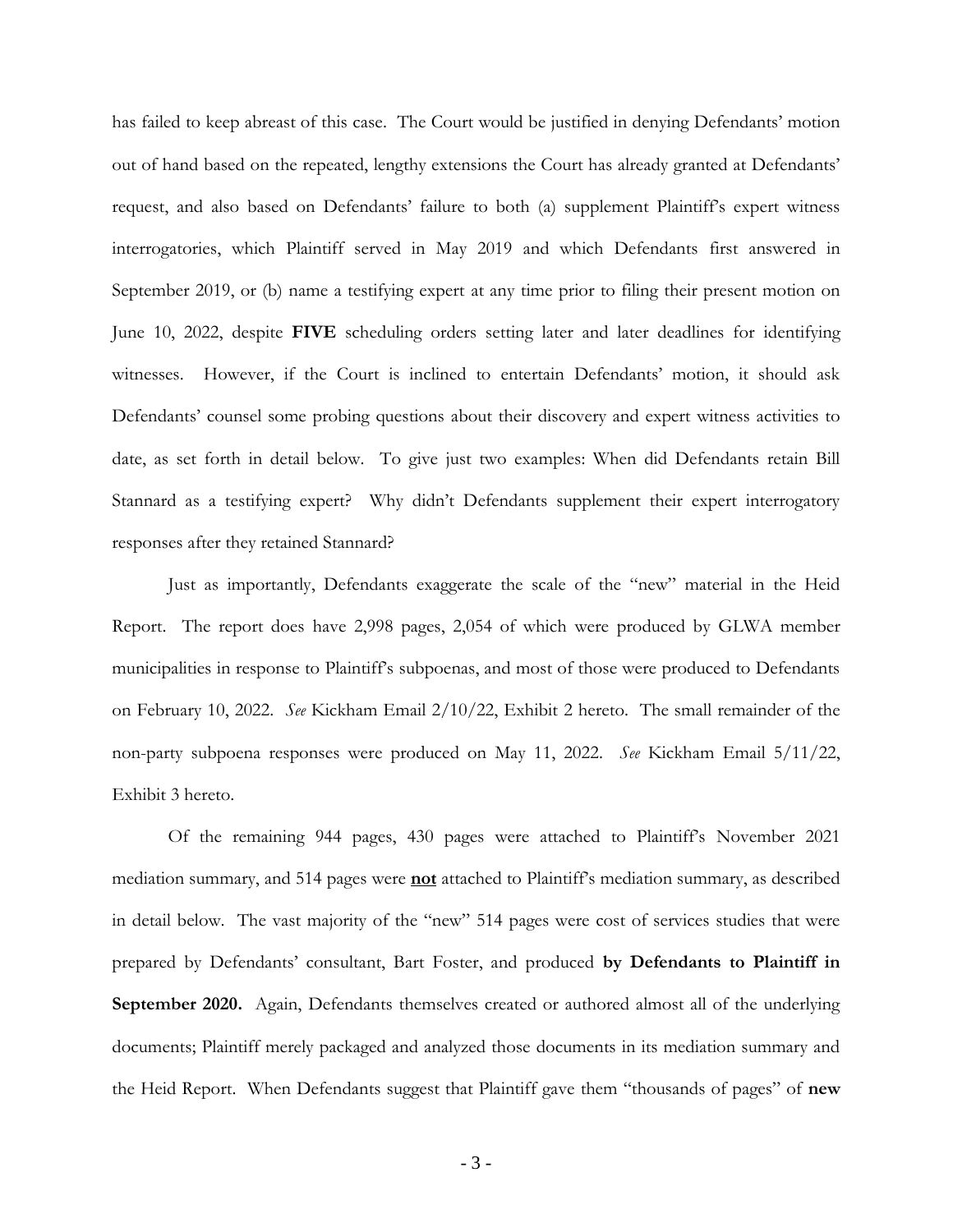**material** to review at the very last minute, they are being misleading at best.

Defendants also try to mislead the Court about when they "requested" Plaintiff's expert report. Def. Mot., ¶ 22. Defendants served expert interrogatories in January 2021. Plaintiff did not have a report to produced at that time, and Mr. Heid had not finished formulating his opinions. Defendants act as if Plaintiff took 16 months to produce materials that were in existence, when the truth is that Plaintiff spent that time trying to extract from Defendants the documents Mr. Heid needed for his expert report.

Plaintiff's requested relief – the denial of Defendants' present motion and an order precluding them from calling any testifying expert witness – is fully justified under the circumstances. The Court has been very patient and understanding about Defendants' counsel's various personal difficulties and his requests for additional time. So have Plaintiff and its counsel, who represent a class of about 47,000 persons and entities who are collectively owed many millions of dollars in refunds. The time has come to move this case forward, even if that means Defendants will suffer some consequences for their counsel's inattention and inaction.

## **II. BACKGROUND**

### **A. The History of Witness List Exchange Deadlines**

This case has been pending for almost four years.<sup>1</sup> The following timeline sets forth the history of the Court's deadlines for witness lists.

|        | 5/14/19   Plaintiff serves its First Interrogatories, Exhibit 4 hereto, which include                                                            |  |
|--------|--------------------------------------------------------------------------------------------------------------------------------------------------|--|
|        | expert interrogatories (Int. No. 15, 16, 17, and 18).                                                                                            |  |
|        | 8/19/19   Court enters initial Status Conference Scheduling Order, Exhibit 5  <br>hereto, setting a witness list deadline of September 19, 2019. |  |
| 9/6/19 | Defendants serve answers to Plaintiff's First Interrogatories, Exhibit 6                                                                         |  |

<sup>1</sup> Some of that time is attributable to Defendants' attempt to remove the case to federal court. Plaintiff filed its complaint on September 10, 2018. Defendants removed the case to the Eastern District of Michigan on October 24, 2018 (*see* Exhibit 23 hereto) and the case was remanded to this Court on May 6, 2019 (*see* Exhibit 24 hereto).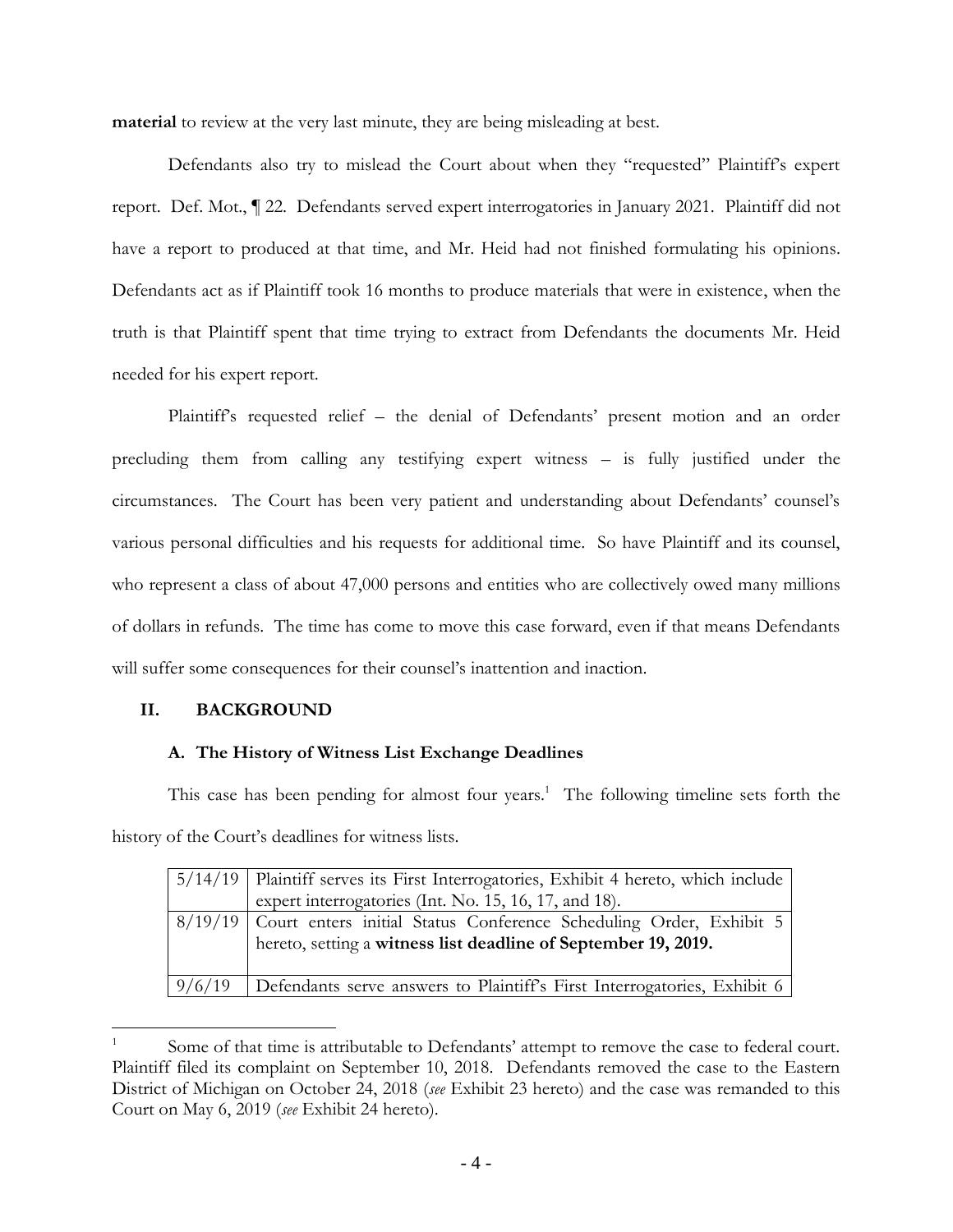|         | hereto. In response to Plaintiff's expert interrogatories, Defendants say:<br>"Defendants have not determined the expert witnesses they intend to<br>call at trial to testify in this matter. Defendants will supplement their<br>response to this Interrogatory per the Michigan Court Rules."<br>Id.,<br>Responses to Int. 15, 16, 17, and 18. Defendants never supplemented<br>their response to the First Interrogatories.                                                                                                                                              |  |
|---------|-----------------------------------------------------------------------------------------------------------------------------------------------------------------------------------------------------------------------------------------------------------------------------------------------------------------------------------------------------------------------------------------------------------------------------------------------------------------------------------------------------------------------------------------------------------------------------|--|
| 10/3/19 | Defendants file their Witness List, Exhibit 7 hereto, which is the only<br>Witness List Defendants filed in this case. Defendants' Witness List<br>does not disclose an expert witness. The Witness List identifies Bart<br>Foster, who is a fact witness in this case and who often serves as an<br>expert witness in litigation, but does not identify Mr. Foster as an expert<br>witness in this case. The Witness List does not identify Bill Stannard,<br>Defendant's proposed testifying expert.                                                                      |  |
| 10/4/19 | Plaintiff files its Preliminary Witness List, Exhibit 8 hereto, which is the<br>only Witness List Plaintiff filed in this case. Plaintiff names Kerry Heid<br>of Heid Rate & Regulatory Services and John Damico of Environmental<br>Rate Consultants as potential expert witnesses in this case.                                                                                                                                                                                                                                                                           |  |
| 1/4/21  | Defendants serve their First Interrogatories, Exhibit 9 hereto, which<br>include expert witness interrogatories.                                                                                                                                                                                                                                                                                                                                                                                                                                                            |  |
| 3/30/21 | At the parties' joint request, the Court enters its Stipulated Order to<br>Adjourn Dates and for Facilitation, Exhibit 10 hereto, which sets a<br>witness list deadline of May 21, 2021.                                                                                                                                                                                                                                                                                                                                                                                    |  |
| 4/27/21 | Plaintiff serves its responses to Defendant's First Interrogatories,<br>Exhibit 11 hereto. Plaintiff identifies Kerry Heid as its testifying expert,<br>and promises to produce Mr. Heid's report once it is finished. Plaintiff<br>also presents substantial analysis of its claims, sourced to specific<br>discovery documents. See Id., Ans. to Int. No. 13 (generally identifying<br>documents on which Plaintiff intended to rely, as of the date of the<br>responses); Ans. to Int. No. 14 (providing detailed refund calculations<br>sourced to specific documents). |  |
| 5/24/21 | At Defendants' request, the Court enters its Order to Adjourn Dates,<br>Exhibit 12 hereto, which sets a witness list deadline of August 1,<br>2021.                                                                                                                                                                                                                                                                                                                                                                                                                         |  |
| 8/23/21 | At Defendants' request, the Court enters its Order to Adjourn Dates,<br>Exhibit 13 hereto, which sets a witness list deadline of October 31,<br>2021.                                                                                                                                                                                                                                                                                                                                                                                                                       |  |
| 2/13/22 | At Defendants' request, the Court adjourns certain scheduling order<br>dates. See Stipulated Order to Adjourn Scheduling Order Dates, Compel<br>Defendants' Responses to Fifth and Sixth Requests for Production, etc.,                                                                                                                                                                                                                                                                                                                                                     |  |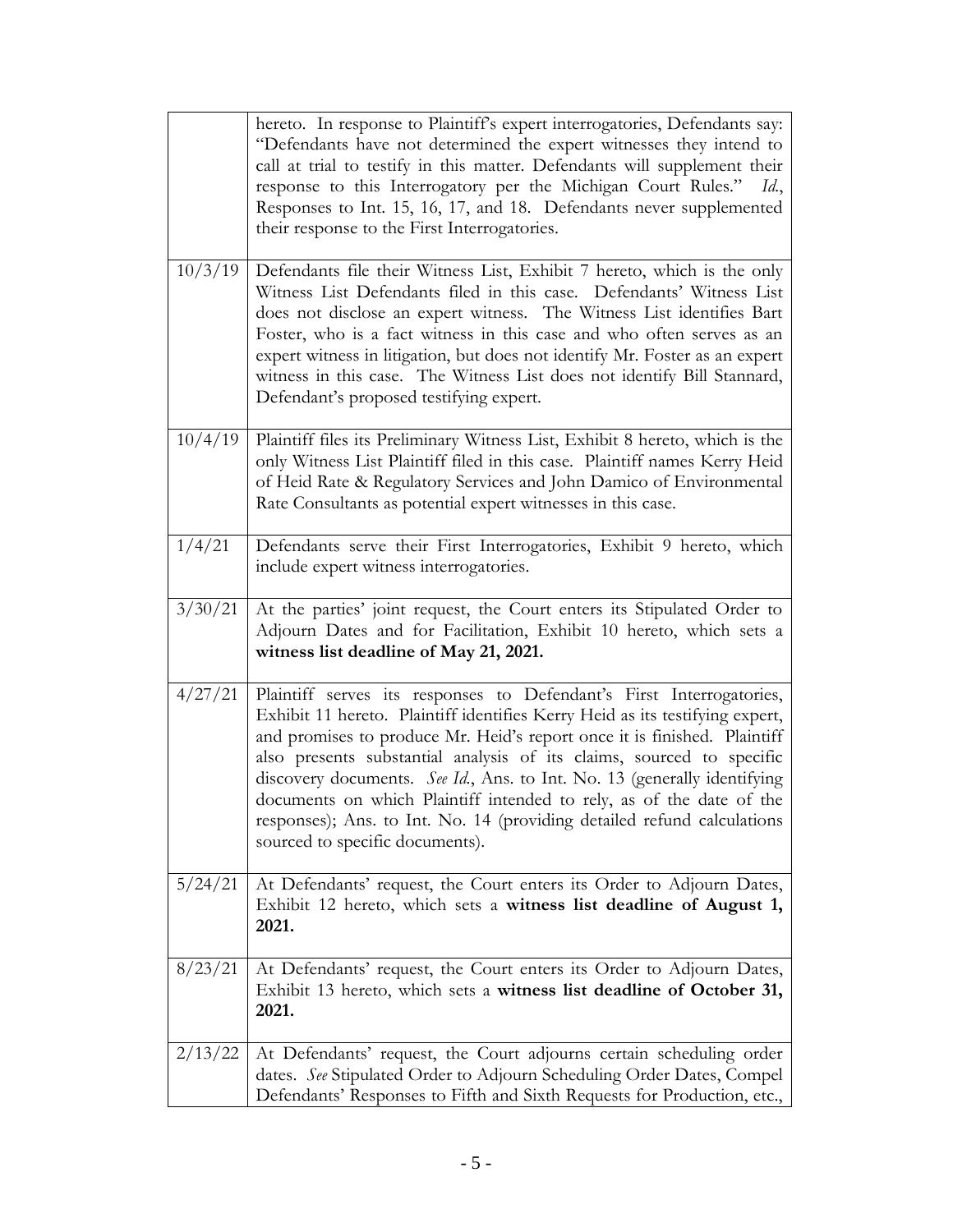|         | Exhibit 14 hereto. This order does not address witness lists.                                                                                                                                                                                                                                                                                                    |  |
|---------|------------------------------------------------------------------------------------------------------------------------------------------------------------------------------------------------------------------------------------------------------------------------------------------------------------------------------------------------------------------|--|
| 5/1/22  | At the parties' joint request, the Court adjourns the mediation deadline<br>along with certain scheduling order dates, including setting a witness<br>list deadline of May 23, 2022. See Order for Adjournment of<br>Scheduling Order Dates dated 5/1/22, Exhibit 15 hereto. <sup>2</sup>                                                                        |  |
| 5/23/22 | Plaintiff produces the Heid Report.                                                                                                                                                                                                                                                                                                                              |  |
| 6/1/22  | Plaintiff serves supplemental responses to Defendants' First<br>Interrogatories, Exhibit 16 hereto. In response to the expert<br>interrogatories, Plaintiff refers to and incorporates the Heid Report.<br>Plaintiff also amends its responses to certain other interrogatories to rely<br>on the Heid Report in place of Plaintiff's initial answers from 2021. |  |
| 6/10/22 | Discovery closes in this matter in accordance with the Court's $5/1/22$<br>scheduling order (Exhibit 15 hereto). Defendants file their present<br>motion to adjourn dates.                                                                                                                                                                                       |  |

As the Court can see, Defendants and their counsel had **FIVE** chances over two and a half years to file a witness list naming a testifying expert. Before filing this motion on June 10, 2022, Defendants had referred generally to Bill Stannard as their "expert," but had not expressly said that Mr. Stannard was a testifying expert. *See* Email Exchange dated 11/18/21, Exhibit 1 hereto (Mr. Frescoln: "As we discussed this morning, I would like to share your Mediation Summary with our expert, Bill Stannard."). Defendants never supplemented their responses to the expert interrogatories Plaintiff served in **May 2019**; they stood by their September 2019 statement that they **had no testifying expert witness** even after they mentioned Mr. Stannard in an email in November 2021. And Defendants understood the importance of timely witness lists, because Mr. Frescoln asked for an extension of time to file his witness list on at least one occasion. *See* Frescoln Email 10/29/21, Exhibit 17 hereto (Mr. Frescoln: "Are you amenable to pushing updated witness lists to next Friday?").

<sup>2</sup> This order refers to a "prior date" for witness lists of May 1, 2021. Presumably this is because the parties were mistaken and missed the Court's 8/23/21 order when they were preparing the proposed order.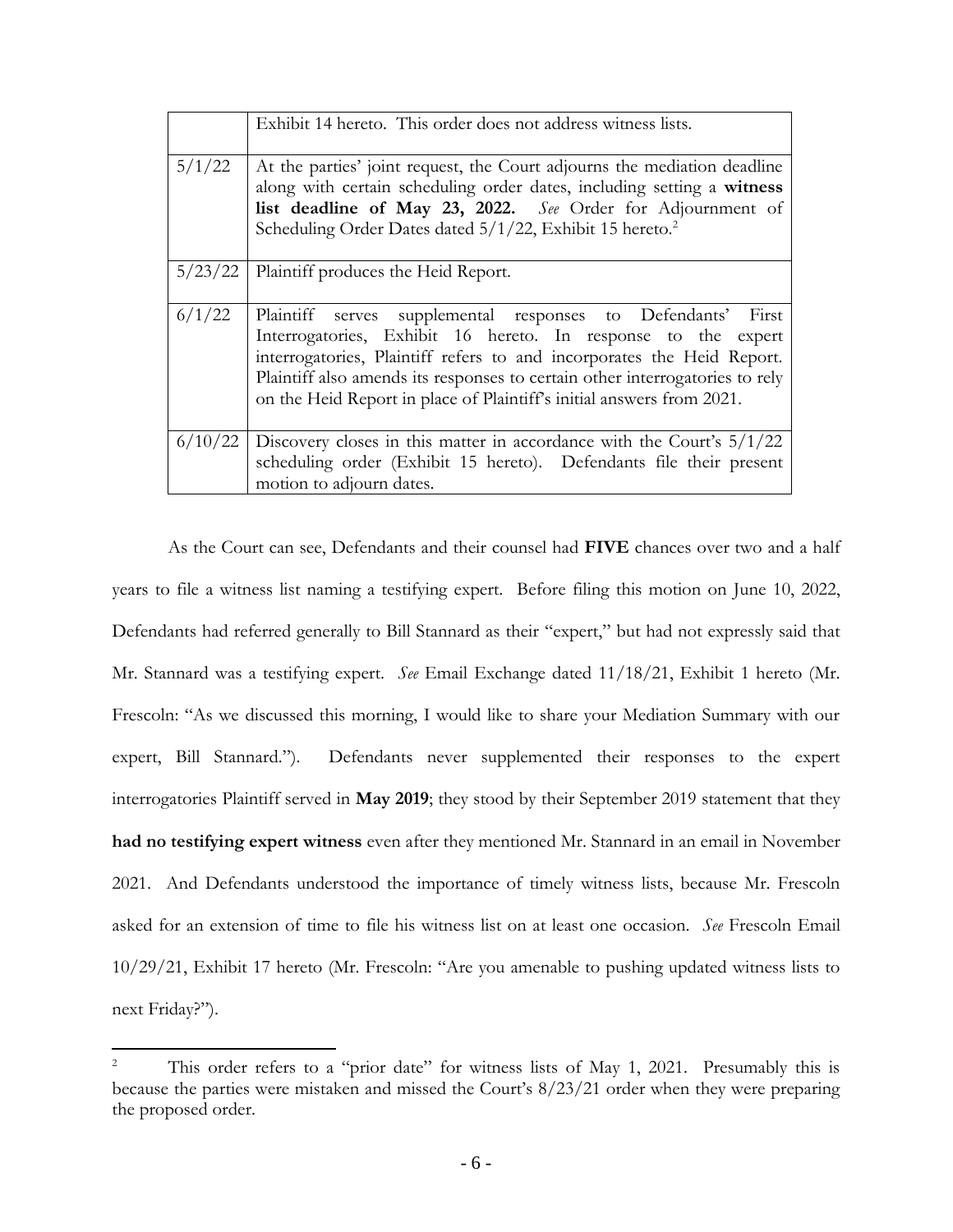At best, Defendants tacitly allowed Plaintiff to believe for more than six months that Mr. Stannard was merely a consulting expert. At worst, Defendants actively misled Plaintiff about their plans for Mr. Stannard until a strategically convenient moment. Unfortunately, the worse scenario is more likely, given that Defendants had failed to disclose an expert before the October 31, 2021 witness list deadline, which was less than three weeks before the date when they asked Plaintiff for permission to show Mr. Stannard Plaintiff's mediation summary. Defendants also failed to identify an expert witness by the May 23, 2022 deadline, which the Court set on May 1, 2022, more than **five months after** Mr. Frescoln mentioned Mr. Stannard in his email. In other words, even if Defendants hired Mr. Stannard on November 18, 2021, the day they asked for permission to give him Plaintiff's mediation summary, they had another chance to name him as a testifying expert on or before May 23, 2022 – not to mention the ongoing duty to supplement their expert interrogatory responses. Instead, they sat back and did nothing. Mr. Frescoln did not communicate with Plaintiff's counsel at all between his email on April 27, 2022 confirming the parties' mediation dates (Exhibit 18 hereto) and his request for concurrence on June 10, 2022. Only then did Mr. Frescoln pop up and seek extra time to absorb and respond to the information he received in November 2021 and May 2022. This behavior is sometimes called "sandbagging."

#### **B. Plaintiff's Discovery Responses, Mediation Summary, and Expert Witness Report**

Plaintiff has been explaining its theory of the case to Defendants for several years, beginning with Plaintiff's highly detailed Complaint dated September 10, 2018 and its First Amended Complaint dated September 27, 2019. Between those dates, Plaintiff expanded on its theory of the case in briefs supporting its Motion to Remand in the Eastern District of Michigan. After remand, Plaintiff filed a Motion for Class Certification on September 20, 2019 that further explained its theories. Plaintiff also served extensive discovery requests to develop the factual record supporting its claims.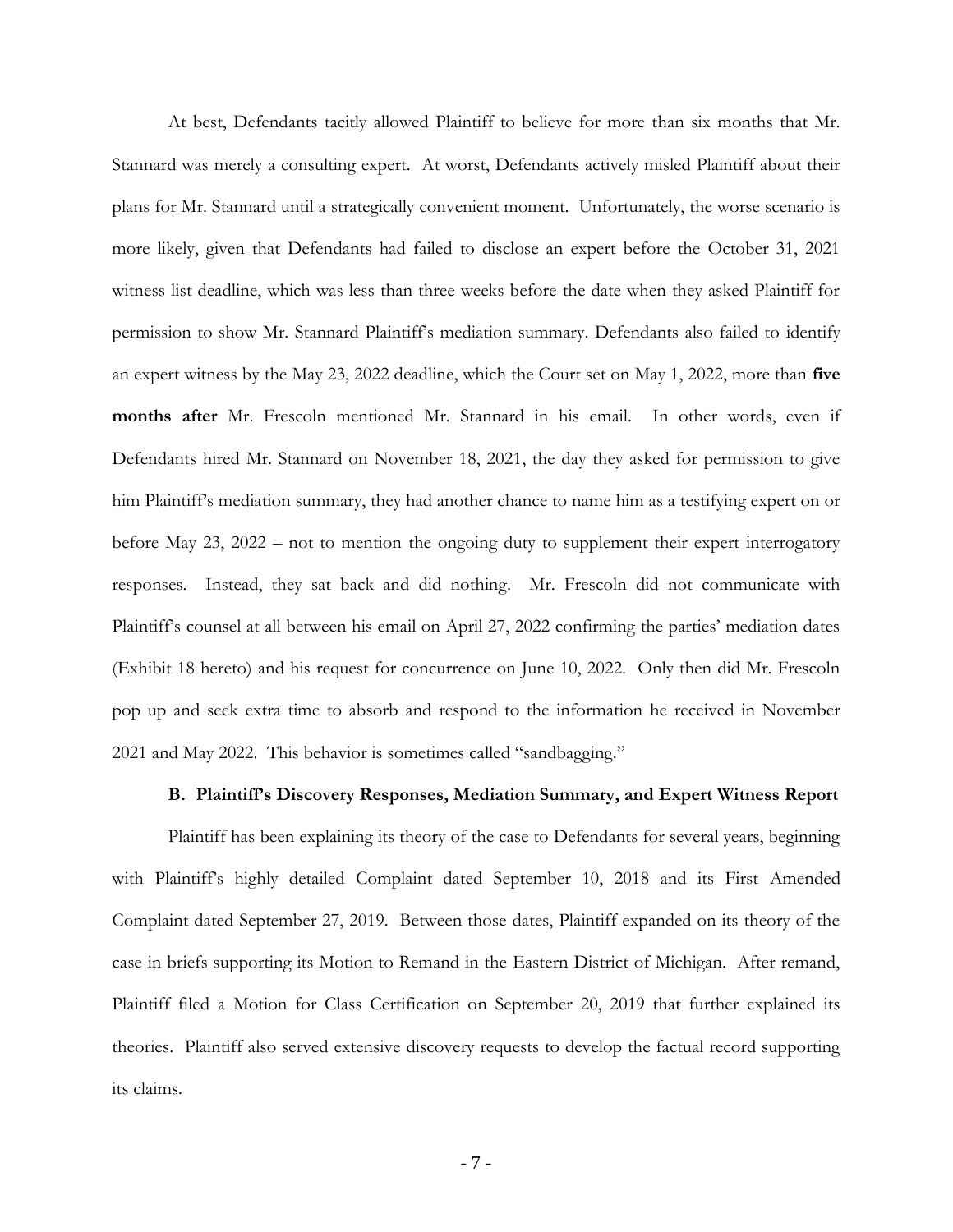During the same period of time, Defendants did practically nothing to find out more about Plaintiff's theory of the case. They finally served interrogatories in January 2021, and apparently did not pay close attention to the responses Plaintiff served in April 2021, which included detailed refund calculations sourced to specific documents. But Defendants' real inattention did not begin until November 2021, when Plaintiff produced its mediation summary and gave defendants permission to produce the summary to Mr. Stannard. Plaintiff's mediation summary contained 53 pages of narrative and 430 pages of exhibits.

Exhibits A through GG are identical between the November 2021 mediation summary and the Heid Report. Of the remaining exhibits to the Heid Report, GG through ZZ, only **four** were "new" to Defendants on May 23, 2022: (1) Kerry Heid's list of documents he relied upon, (2) Mr. Heid's CV, (3) the total meter calculations Plaintiff performed based on the subpoenaed documents, and (4) a list of meter counts Plaintiff prepared based on publicly available information. The exhibits to Plaintiff's mediation summary and the Heid Report were as follows:

|               | Ex. Ltr.   Plaintiff's Mediation Summary | <b>Heid Report</b>                       |
|---------------|------------------------------------------|------------------------------------------|
|               |                                          |                                          |
| A             | <b>GLWA Bond Issue Document</b>          | <b>GLWA Bond Issue Document</b>          |
| B             | <b>GLWA IWC Brochure</b>                 | <b>GLWA IWC Brochure</b>                 |
| $\mathcal{C}$ | <b>GLWA Rules</b>                        | <b>GLWA Rules</b>                        |
| D             | Defendants First Supplemental Answers to | Defendants First Supplemental Answers to |
|               | Plaintiff's Third Requests for Admission | Plaintiff's Third Requests for Admission |
| Е             | Kuplicki Deposition                      | Kuplicki Deposition                      |
| F             | <b>IWC Program Review by DWSD</b>        | <b>IWC Program Review by DWSD</b>        |
| G             | Kuplicki Email                           | Kuplicki Email                           |
| Н             | <b>DWSD</b> Information Statement        | <b>DWSD</b> Information Statement        |
|               | <b>IWC</b> Observations                  | <b>IWC</b> Observations                  |
|               | Jordan Deposition                        | Jordan Deposition                        |
| K             | City of Birmingham W&S FAQ               | City of Birmingham W&S FAQ               |
| L             | St. Clair Shores City Council Meeting    | St. Clair Shores City Council Meeting    |
|               | Minutes                                  | Minutes                                  |
| М             | GLWA Regulatory Program Rules<br>$\&$    | GLWA Regulatory Program Rules<br>$\&$    |
|               | Regulations 2016                         | Regulations 2016                         |
| N             | GLWA Wastewater Operating Services       | GLWA Wastewater Operating<br>Services    |
|               | User Guidance                            | User Guidance                            |
| $\bigcirc$    | Kuplicki Affidavit                       | Kuplicki Affidavit                       |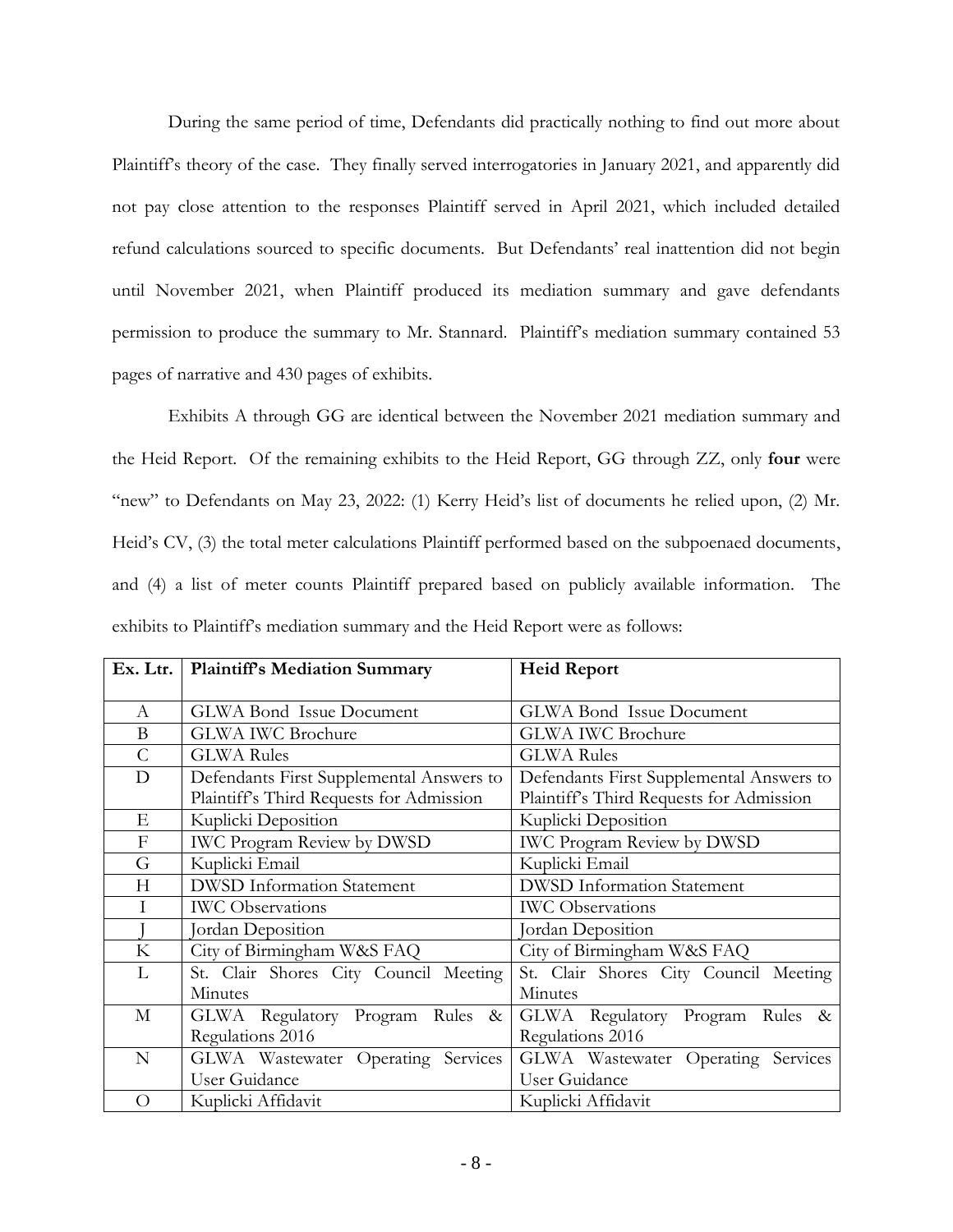| $\mathbf{P}$            | Defendants' Supplemental<br>Brief<br>$\overline{\text{in}}$ | Defendants'<br>Supplemental<br>Brief<br>in |
|-------------------------|-------------------------------------------------------------|--------------------------------------------|
|                         | Opposition to Class Certification                           | Opposition to Class Certification          |
| Q                       | United States Code excerpts                                 | United States Code excerpts                |
| $\overline{\mathrm{R}}$ | EPA Guidance Manual for POTW                                | EPA Guidance Manual for POTW               |
| $\overline{S}$          | US Code excerpts                                            | US Code excerpts                           |
| $\overline{T}$          | <b>EPA</b> Regulations                                      | <b>EPA</b> Regulations                     |
| U                       | Kuplicki Deposition 2019                                    | Kuplicki Deposition 2019                   |
| V                       | DWSD Presentation - What is IWC?                            | DWSD Presentation - What is IWC?           |
| W                       | DWSD Retail Accounts Receivable Aging                       | DWSD Retail Accounts Receivable Aging      |
|                         | Report                                                      | Report                                     |
| X                       | Eastern Dist. Mich. Order                                   | Eastern Dist. Mich. Order                  |
| $\mathbf Y$             | Foster Deposition January 2021                              | Foster Deposition January 2021             |
| $Z_{\rm}$               | Savistkie Deposition June 2021                              | Savistkie Deposition June 2021             |
| AA                      | GLWA IWC Comparative Analysis by                            | GLWA IWC Comparative Analysis by           |
|                         | Foster Group                                                | Foster Group                               |
| ${\rm BB}$              | Defendants' Answers to Plaintiff's First                    | Defendants' Answers to Plaintiff's First   |
|                         | Interrogatories                                             | Interrogatories                            |
| CC                      | Opinion and Order Granting Plaintiff's                      | Opinion and Order Granting Plaintiff's     |
|                         | Motion to Remand to State Court                             | Motion to Remand to State Court            |
| DD                      | Detroit City Code Sections                                  | Detroit City Code Sections                 |
| EE                      | Binns/DAART Supreme<br>Court<br>Oral                        | Binns/DAART Supreme<br>Court<br>Oral       |
|                         | Argument Transcript October 2020                            | Argument Transcript October 2020           |
| $\rm FF$                | Binns/DAART Order December 2020                             | Binns/DAART Order December 2020            |
| GG                      | Defendants' Supplemental Answers<br>to                      | Defendants' Supplemental Answers<br>to     |
|                         | Second Interrogatories                                      | Second Interrogatories                     |
| HH                      |                                                             | Foster Cost of Service Study excerpt       |
|                         |                                                             | Defendants already had - 1 page            |
| $\prod$                 |                                                             | Foster COSS excerpt - 2 pages              |
| JJ                      |                                                             | IWC Program Review by DWSD - 18            |
|                         |                                                             | pages (they already had)                   |
| KK                      |                                                             | IWC Budget - 7 pages (they already had)    |
| LL                      |                                                             | IWC Cost Analysis - 2 pages (they already  |
|                         |                                                             | had)                                       |
| MM                      |                                                             | Foster 2017 COSS they already had - 17     |
|                         |                                                             | pages                                      |
| ${\rm NN}$              |                                                             | Foster 2018 COSS they already had - 37     |
|                         |                                                             | pages                                      |
| $\overline{O}O$         |                                                             | Foster 2019 COSS they already had - 49     |
|                         |                                                             | pages                                      |
| PP                      |                                                             | Foster 2020 COSS they already had - 82     |
|                         |                                                             | pages                                      |
| QQ                      |                                                             | Foster 2021 rates they already had - 18    |
|                         |                                                             | pages                                      |
| RR                      |                                                             | Foster 2022 COSS they already had - 85     |
|                         |                                                             | pages                                      |
| SS                      |                                                             | Internal GLWA emails they already had -    |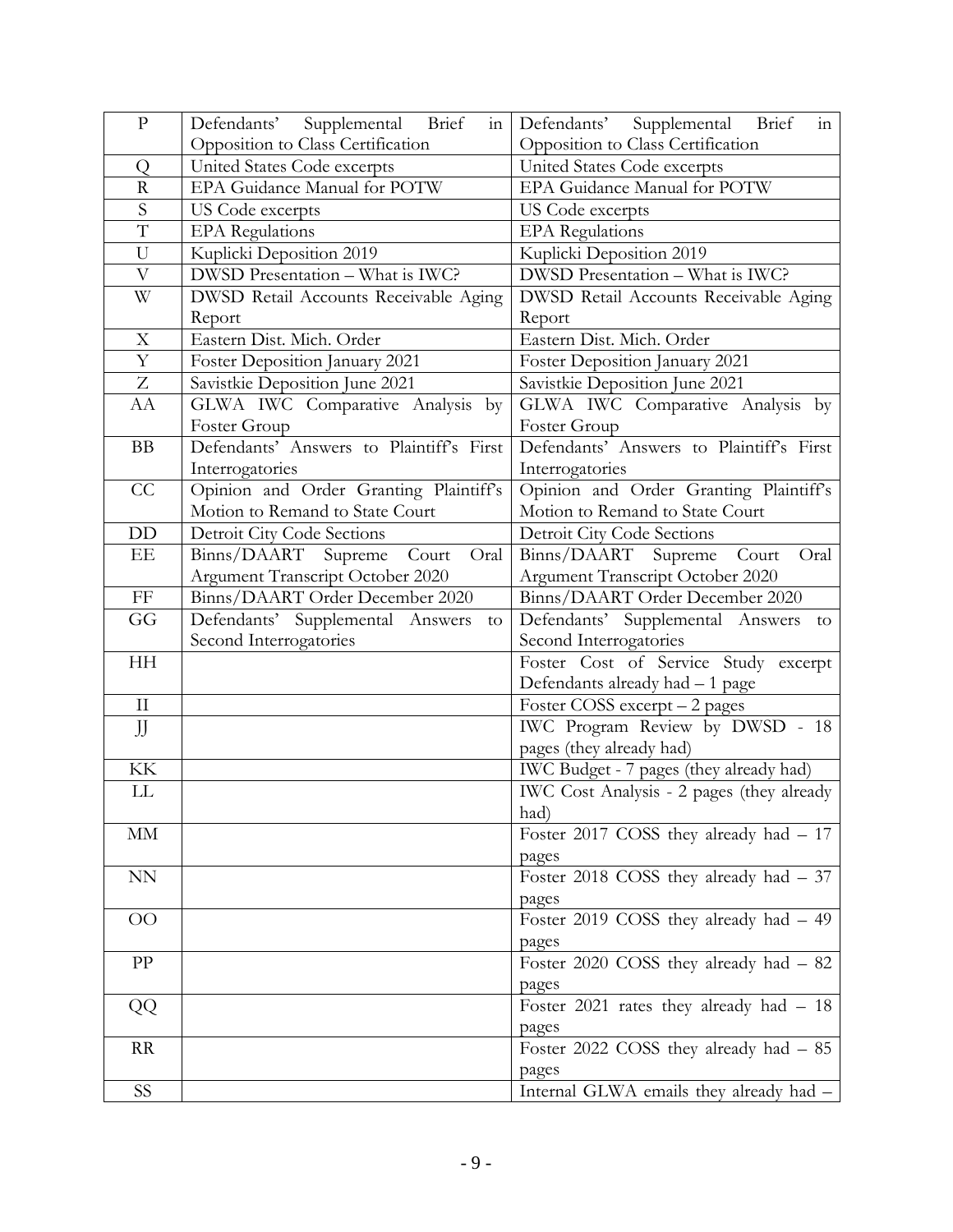|           | 22 pages                                    |
|-----------|---------------------------------------------|
| TT        | Internal GLWA analysis they already had -   |
|           | 7 pages                                     |
| UU        | Lab budget docs they already had $-4$       |
|           | pages                                       |
| <b>VV</b> | Total meter subpoena responses<br>and       |
|           | calculations. 2,054 pages of subpoena       |
|           | responses that Defendants already had; 96   |
|           | other pages, including many Defendants      |
|           | already had. 35 pages of new material       |
|           | created by Plaintiff based on the subpoena  |
|           | documents.                                  |
| WW        | IWC meter counts – 44 pages. Created by     |
|           | Plaintiff.                                  |
| XX        | Foster's second dep transcript they already |
|           | $had - 12$ pages                            |
| YY        | List of documents Heid relied upon $-1$     |
|           | page                                        |
| ZZ        | Heid's $CV - 10$ pages                      |

The Court will see that the overwhelming majority of the material attached to the Heid Report was either generated by Defendants or already in their possession months or years before Plaintiff produced the Heid Report. The Heid Report in fact very closely tracks Plaintiff's mediation summary from November 2021.

#### **C. The Parties' Communications About Discovery**

On May 14, 2022, Plaintiff's counsel emailed Mr. Frescoln, told him Plaintiff intended to produce its expert report by May 23, 2022, and asked Mr. Frescoln to propose dates for Mr. Heid's deposition. *See* Hanley Email 5/14/22, Exhibit 19 hereto. Plaintiff received **no** communication from Mr. Frescoln between May 14 and Mr. Frescoln's request for concurrence in this motion on June 10, 2022. And Mr. Frescoln still has not proposed any deposition dates. Mr. Frescoln acknowledges receiving the Heid Report on May 23, 2022. Def. Mot., ¶ 6.

The procedure Defendants describe in ¶¶ 7-10 of their motion is standard procedure. Experts routinely produce their reports late in the discovery phase. This is because experts base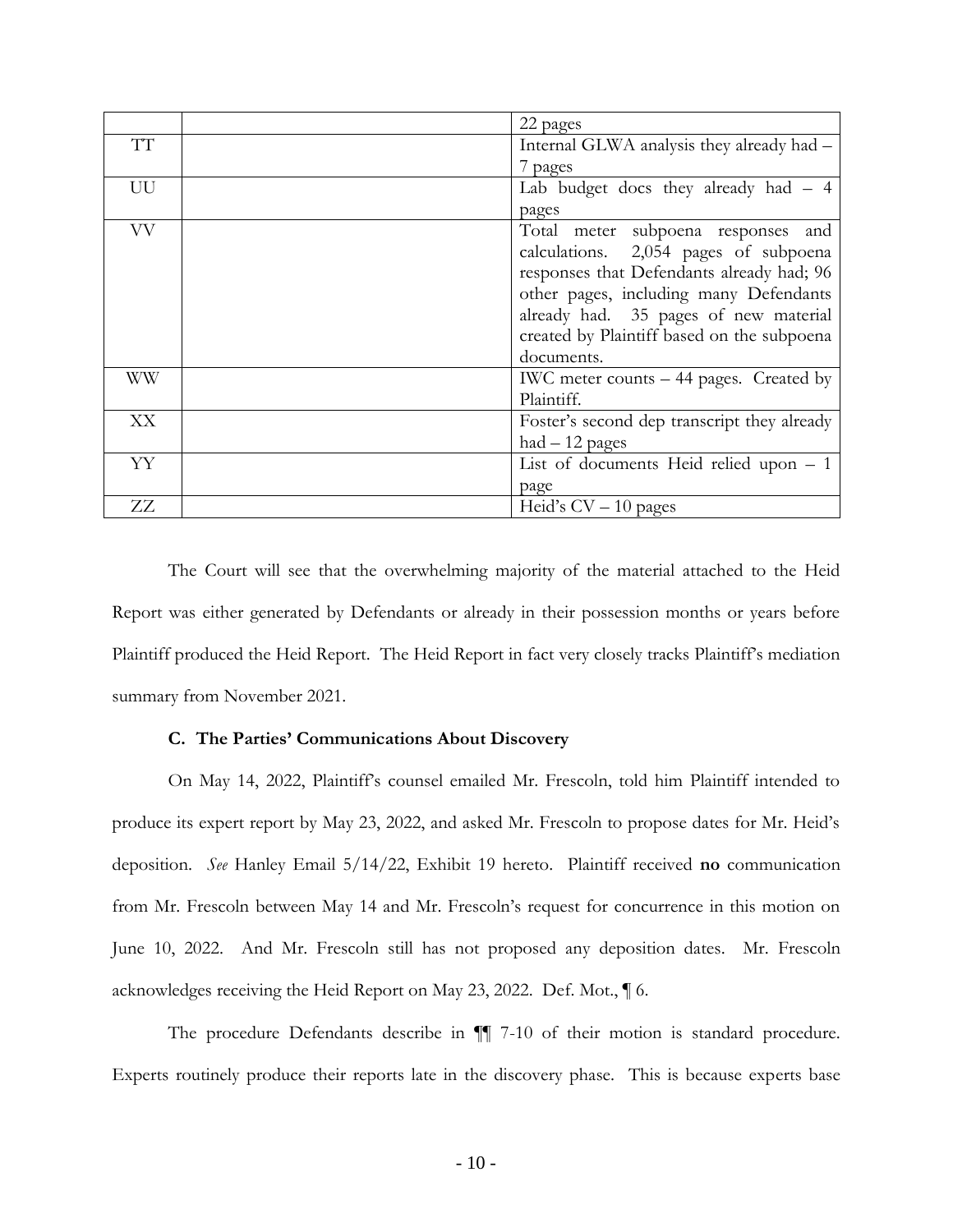their reports in part (and in this case, almost entirely) on materials acquired through discovery. Here, Defendants dragged their feet in discovery and caused Plaintiff to file multiple motions to compel and this Court to enter multiple orders compelling discovery, as the Court will recall. That is why Plaintiff could not provide Mr. Heid's final opinions until May 2022.

#### **III. ARGUMENT**

#### **A. The Court Should Deny Defendants' Motion Out of Hand**

#### **1. The Court Should Preclude Defendants From Calling a Testifying Expert**

First, Defendants' entire motion is founded on the assumption that they are entitled to call a testifying expert. They are not. Defendants missed **FIVE** chances to file a witness list naming a testifying expert, and they spent **TWO YEARS AND NINE MONTHS** between serving their discovery responses stating that they had not retained a testifying expert and their attempt to identify one – Bill Stannard – on June 10, 2022. Although Defendants' counsel identified Mr. Stannard as an expert in November 2021, Plaintiff's counsel justifiably believed that Defendants' failure to supplement Plaintiff's expert interrogatories and comply with the Court's orders to name **testifying**  experts meant that Defendants had retained Mr. Stannard only as a consulting expert or that Mr. Stannard had indicated that he could not in good faith support Defendants' defenses in this case.

"[T]rial judges have the authority and discretion to manage dockets." *People v Grove*, 455 Mich 439, 470; 566 NW2d 547 (1997), *rev'd on other grounds by People v Franklin*, 491 Mich 916; 813 NW2d 285 (2012). "The trial court has discretion in admitting expert testimony and its decision will not be reversed absent a clear abuse . . ." *Haisenleder v. Reeder*, 114 Mich. App. 258, 264, 318 N.W.2d 634, 637 (1982) (citation omitted). In *La Croix v. Clemco Indus. Corp.,* No. 235456, 2002 Mich. App. LEXIS 2310 \*12-13 (Dec. 27, 2002) (Exhibit 20 hereto), the court reasoned as follows:

Defendant Clemco also argues that the trial court abused its discretion in striking its expert witness. We disagree. Unlike plaintiffs, defendant Clemco did not timely disclose the identity of its expert. Defendant Clemco's expert witness was not named in either its original witness list or its amended witness list. Additionally,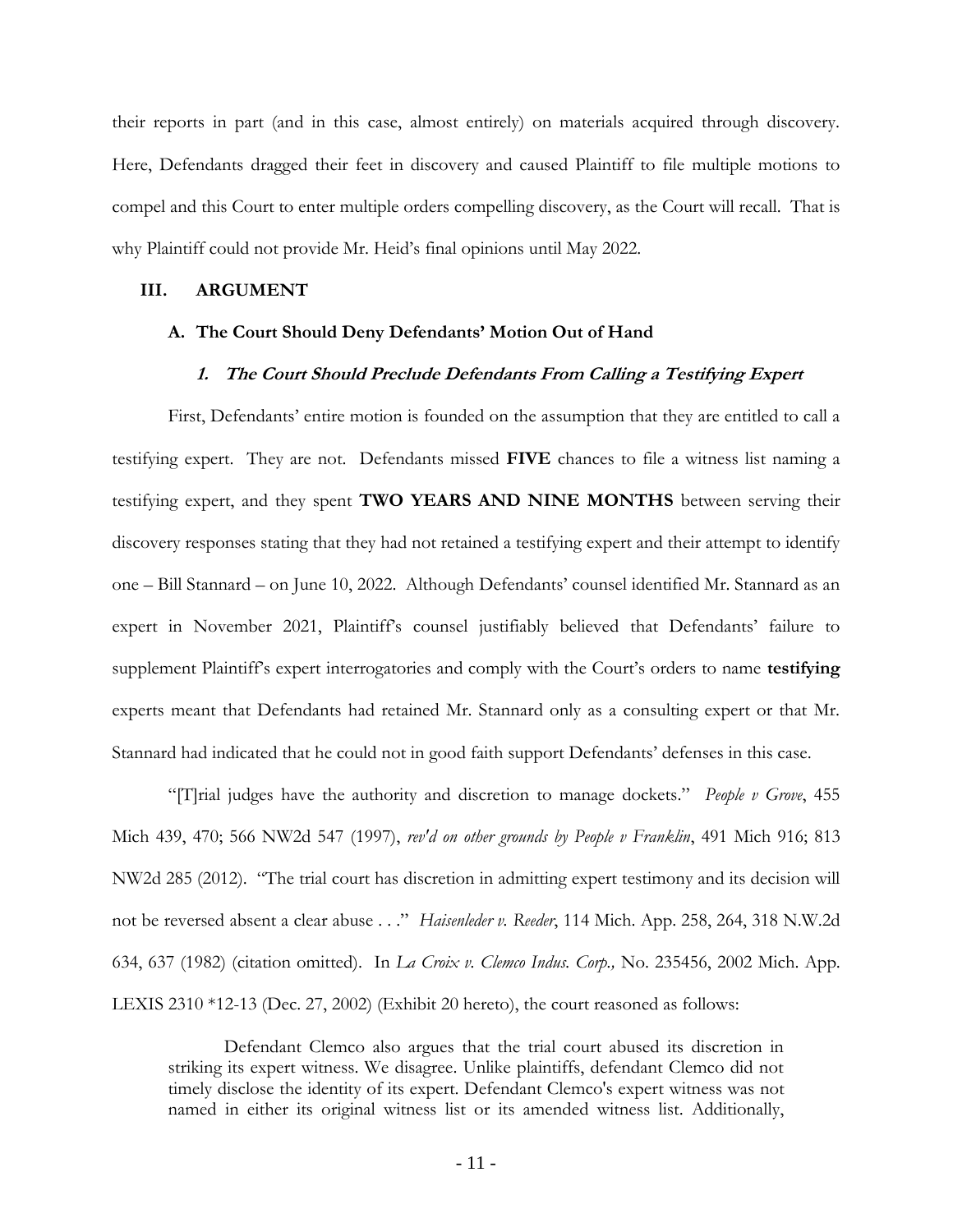defendant Clemco never responded to plaintiffs' expert witness interrogatories that were outstanding for over one year. There was no effort made to timely cure the failure to provide the identity of the witness or the substance of his proposed testimony. Plaintiffs' first notice of the identity and anticipated testimony of defendant Clemco's proposed expert was in defendant Clemco's trial brief submitted shortly before trial. Based on this untimely notice, plaintiffs would be prejudiced if the expert was permitted to testify. On this record, we cannot say that the trial court abused its discretion by striking defendant Clemco's expert witness.

The following discussion from *Mayes v. Mount Clemens Gen. Hosp., Inc*., No. 195082, 1997 Mich. App.

LEXIS 916 \*2-3 (June 27, 1997) (Exhibit 21 hereto), which cites to published authority, is also

helpful:

The decision whether to allow a party to add an expert witness is within the discretion of the trial court. *Tisbury v Armstrong*, 194 Mich App 19, 20; 486 NW2d 51 (1992); *Levinson v Sklar*, 181 Mich App 693, 699; 449 NW2d 682 (1989), after remand sub nom *Levinson v Trotsky*, 199 Mich App 110; 500 NW2d 762 (1993). In determining whether the trial court abused its discretion, this Court considers whether the party seeking to add an expert has adequately explained its reason for delay, and whether the opposing party would be prejudiced. *Tisbury, supra* at 21; *Levinson, supra* at 699. In determining prejudice, this Court considers a number of factors, including: (1) whether the original expert witness has already been deposed, (2) whether the addition of an expert would affect any mediation evaluation, **(3) whether the party seeking to add the expert has caused repeated delays because of a lack of diligence**, and (4) whether the failure to allow the addition of an expert will deny a party a determination on the merits of their claim. *Tisbury*, *supra* at 21; *Levinson, supra* at 699. [emphasis added.]

*See also Kapp v. Mark A. Evenhouse, MD*, No. 216020, 2001 Mich. App. LEXIS 1571 \*8 (Mar. 6, 2001)

(Exhibit 22 hereto) ("The trial court was also justified in determining plaintiff lacked good cause for failing to comply with the disclosure standards set forth in the order. Plaintiff acknowledged below that she did not disclose the expert information as required by the order because she was waiting to hear defendant Evenhouse's testimony before selecting her experts. As expressed by the trial court, such delay was not warranted given plaintiff's obligation to prove her case. Given plaintiff's explanation for her failure to comply with the scheduling order, we are not convinced that the trial court erred in determining plaintiff lacked good cause for the delay. Under these circumstances, we conclude that the trial court did not abuse its discretion in prohibiting plaintiff's experts from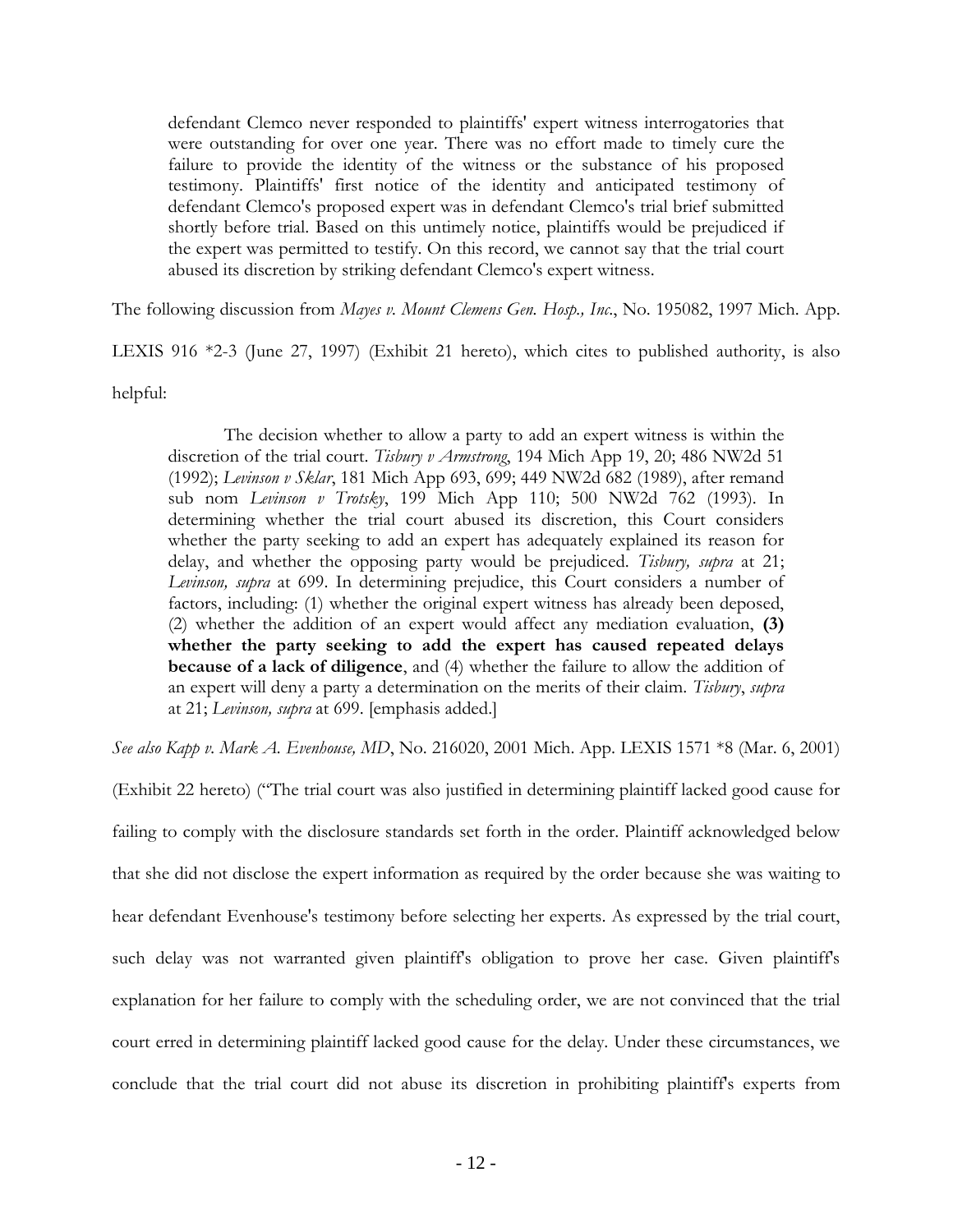testifying at trial.").

Here, the Court managed its docket by setting repeated, recurring, and generous witness list deadlines, which Defendants ignored. Defendants made no effort to timely cure their failure to identify an expert. The Court is well aware of the "repeated delays due to lack of diligence" on the part of Defendants in this case. Meanwhile, Plaintiff identified its expert witness in October 2019 and produced his report as soon as it was available. And the Heid Report took as long as it did only because Plaintiff had to wait to receive key documents from Defendants. The Court would be well within its discretion to preclude Defendants from calling any testifying expert in this case.

Plaintiff expects Defendants to make a last-ditch argument that Mr. Stannard is a rebuttal expert. That cannot possibly be true. Mr. Stannard had access to all of the Defendants' data – which Plaintiffs interpreted and repackaged in their mediation summary and the Heid Report – and he could have come to his opinions at any time, independent of any review of the Heid Report.

#### **2. Any Injury Defendants Might Suffer From a Time Crunch Is Self-Inflicted**

If the Court does allow Defendants to call a testifying expert, it should not grant them the vastly extended deadlines they seek. In their Motion, ¶ 16, Defendants say it is "impossible" for their counsel and purported expert to review and assimilate the Heid Report "within a mere one month's time between May 23, 2022 and June 22, 2022." But what is the basis for that statement? Mr. Frescoln (and possibly Mr. Stannard) had virtually all of the underlying documents and data in their possession in November 2021. They have apparently done nothing since then, or since Plaintiff produced its expert report on May 23, 2022. Defendants complain about the "volume of information" their expert has to review (Def. Mot., ¶ 17), but either Mr. Stannard has been reviewing the information all along or he has been doing nothing. If he has been reviewing it since November 2021, he ought to be ready to offer his opinion. If he has not been reviewing the information, then Defendants have shot themselves in the foot in light of the clear scheduling order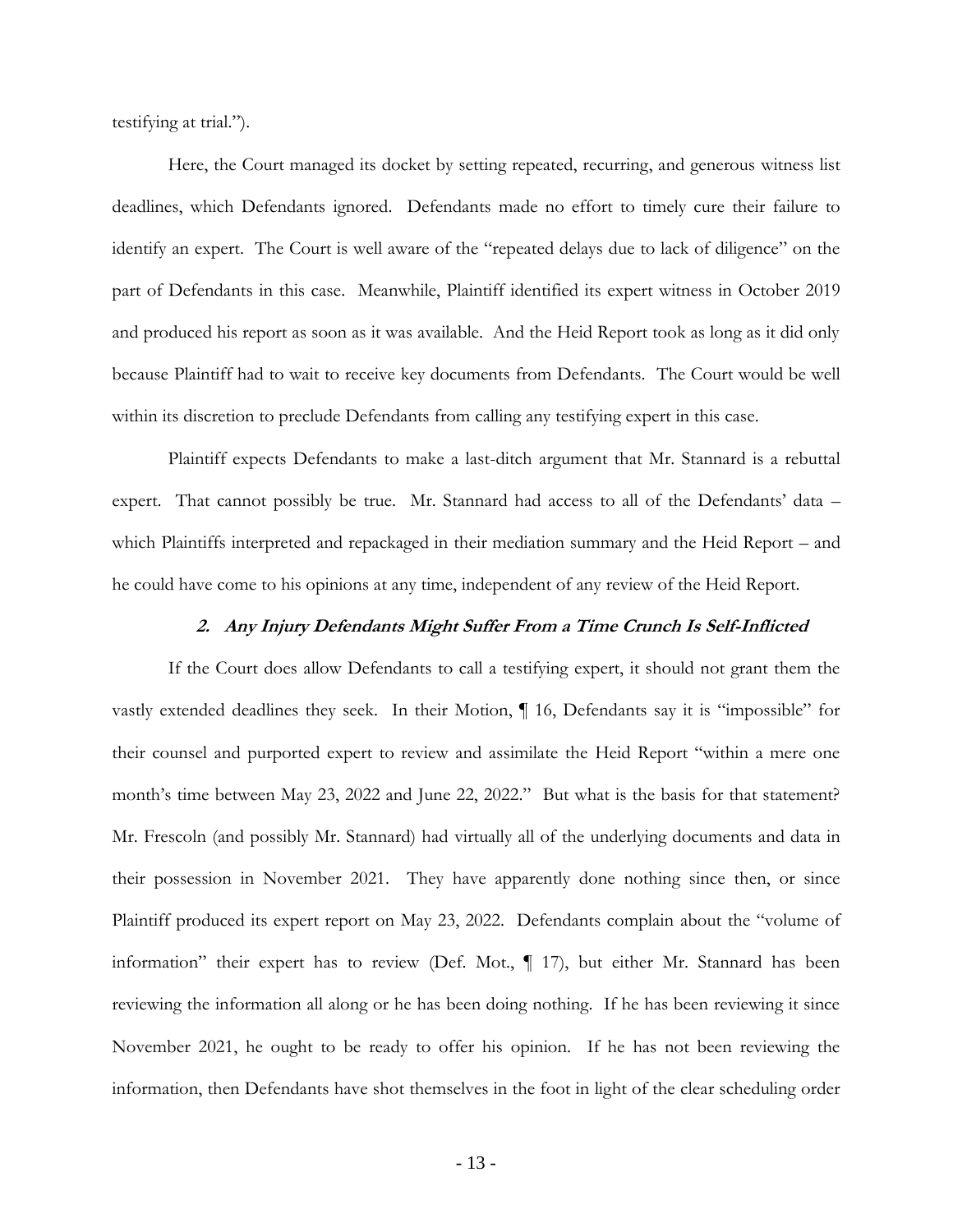deadlines in this case. If the Court sees fit to grant any additional time, that time should be minimal and under no circumstances should the Court adjourn the deadline for completing mediation. As the Court knows, all parties believe that Ms. Manis is the best mediator for this case, given her involvement in the one mediation session that has already occurred and her familiarity with these kinds of municipal utility cases. Her availability has been extremely limited and, if the mediation does not go forward on the long-scheduled June 29 and June 30 dates, the likelihood of rescheduling those dates anytime in the next several months is low.

## **B. If the Court Is Inclined to Consider Defendants' Motion, It Should Ask Defendants' Counsel Some Questions**

At a bare minimum, the Court should demand that Defendants or their counsel answer the

following questions, preferably under oath:

- 1. When was Mr. Stannard retained?
- 2. When did Mr. Frescoln first provide Mr. Stannard with any background docs?
- 3. What were the materials that were provided to Mr. Stannard?
- 4. When did Mr. Frescoln provide Mr. Stannard with the materials Greg Hanley authorized him to provide in November 2021?
- 5. Why didn't Mr. Frescoln respond to Mr. Hanley's May 13 email prior to June 10?
- 6. Why didn't Mr. Frescoln depose Kerry Heid prior to June 10, or even propose dates for the deposition?
- 7. Why didn't Mr. Frescoln raise the issue of extending the schedule until the last day of discovery?
- 8. Why didn't Mr. Frescoln ever name a testifying expert even though he and Defendants' prior counsel collectively had at least six separate opportunities to do so?
- 9. What has Mr. Stannard done since Plaintiff produced the Heid Report on May 23?
- 10. Why was Mr. Stannard unable to do anything until he received the Heid Report?

The answers will help the Court determine the extent of Defendants' lack of diligence and the

appropriate response to that lack of diligence.

### **IV. CONCLUSION**

The Court should exercise its discretion to deny Defendants' request to name a testifying expert at this late hour, in light of Defendants' repeated failures to do so in a witness list or supplemental discovery responses and further deny Defendants' motion in its entirety. If the Court